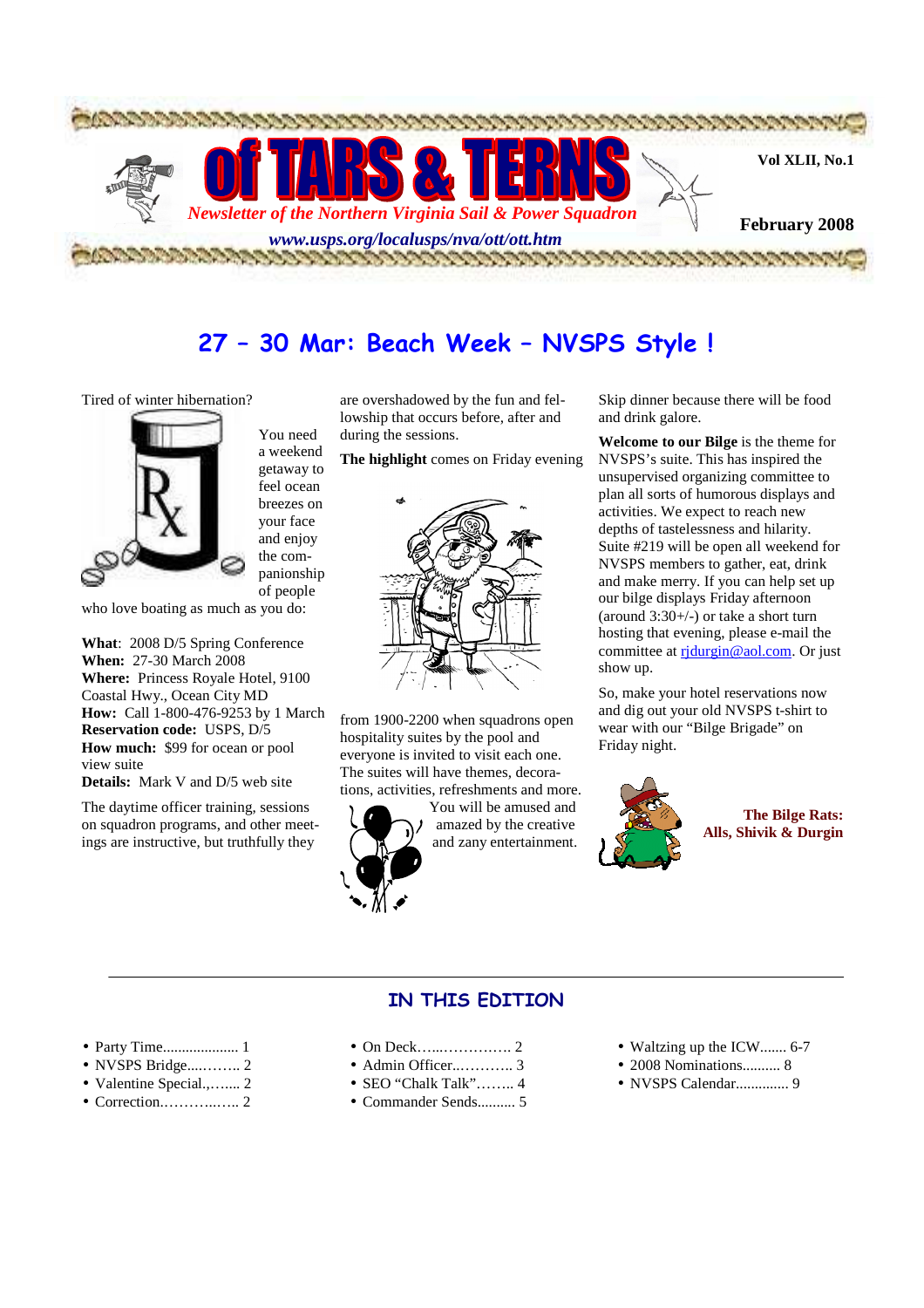

## **NVSPS BRIDGE**

**COMMANDER**  Cdr G. Jay Nelson, AP 703-437-0064 gjaynelson@aol.com

**EXECUTIVE OFFICER**  Lt/C William Blanding, AP smodim@comcast.net

**EDUCATION OFFICER**  Lt/C Rick Baker, JN (703) 318-5899 rickbaker6@verizon.net **ASST:**1/Lt Richard Unis, JN

**ADMIN OFFICER**  Lt/C John Shivik, AP jshivik@cox.net **ASST:** 1/Lt Ron Larson, P



**SECRETARY**  Lt/C Clara Blanding, AP claralee@comcast.net **ASST:** 1/Lt S Sams-Grohoski

**TREASURER** Lt/C Steven Hall, P (703) 242-8566 sdhall01@verizon.net **ASST:**1/Lt Joel Bailey, AP

### **AT LARGE**

Lt George Degnon, P 703-448-8766 Lt Tom Martin, AP 703-820-7671 D/Lt Walter D. Lazear, AP 703-620-1821 Lt Jay Karjala, P 703-818-8676 Lt Francis Williamson, AP 703-440-9074<br>P/C Keith Segerson, P 703-670-2270 P/C Keith Segerson, P

*of Tars & Terns* **DISTRIBUTION**  Lt Manette Lazear, AP D/Lt Walter D. Lazear, AP

*of Tars & Terns* **EDITOR**<br> **Soballe, AP** (202) 337-0960 Lt Pete Soballe, AP psoballe@yahoo.com

**All Valentines … On Deck! Wednesday, February 13, 2008 @1900**



Give your family the best gift of all – the knowledge and skills to keep them safe in an onboard emergency. February's NVSPS meeting will feature the USPS Skipper Saver program presented by SEO Rick Baker. Everyone will learn lifesaving procedures to adapt to their own boat's equipment. So, bring your sweetheart for a pre-Valentine's Day treat. Refreshments too.



CORRECTION (spelling) : Merry Christmas and Happy New Year from "Sea Glory" Francis and Georgia Williamson

# **All Hands… On Deck !**

GET READY FOR SPRING COMMISSIONING. Don't miss the **March 12** All Hands' meeting. Our guest will be Brian S. Kieb from the Kop-Coat Marine Group, manufacturers of Pettit Marine Paint.

Brian will present a seminar on the marine products produced by Pettit. Learn how to choose the right paint for your spring projects and ask Brian questions about bottom paint, varnish, top-side paint, and their correct application. He'll be happy to make recommendations for products best suited for your boat. Come and learn.

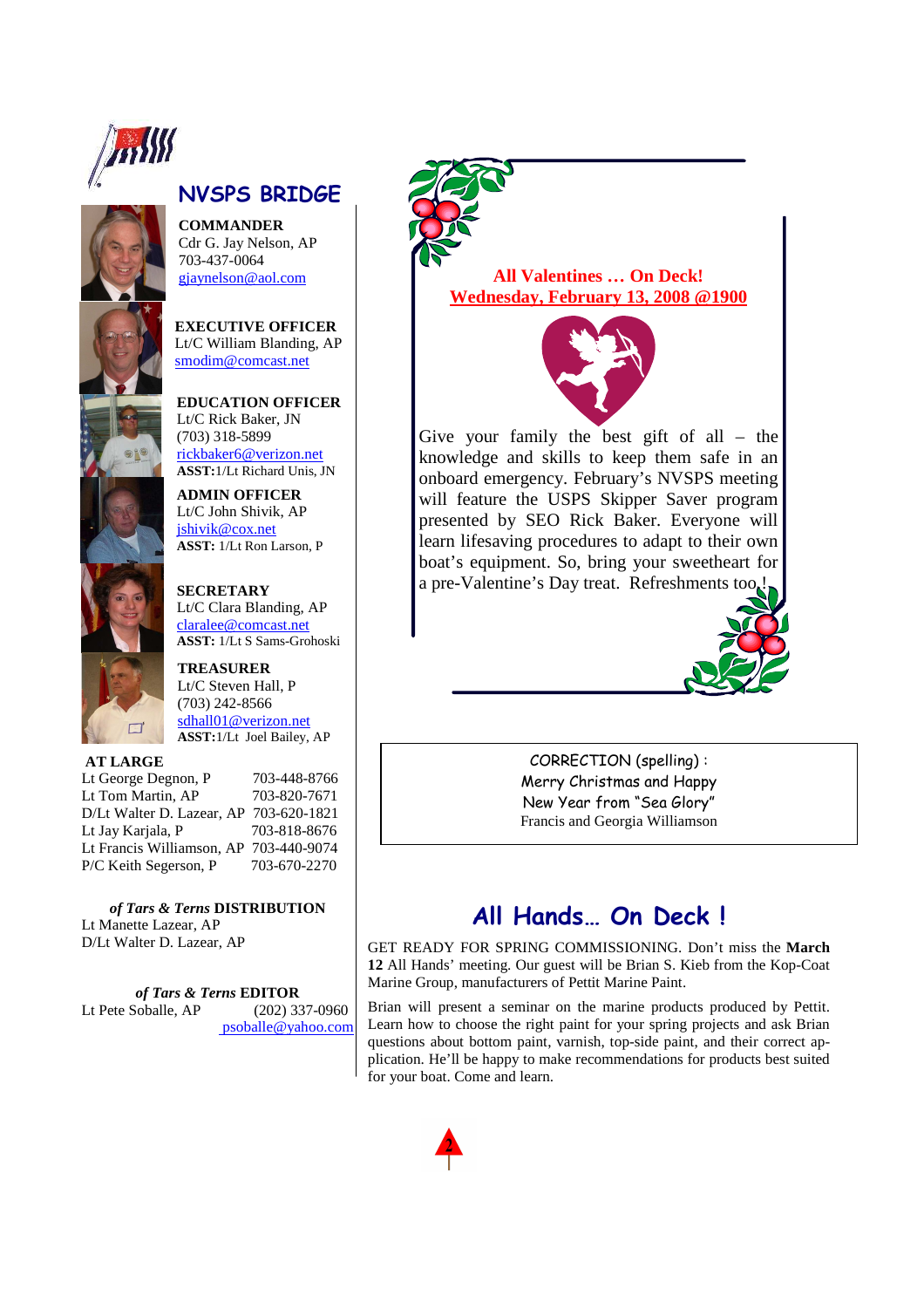

# **Admin Officer's Report**

#### **Lt/C John Shivik, AP jshivik@cox.net**

**The Snowflake Holiday Dinner Dance** is now very memorable history. A special thanks to Robie Shivik, Janet Fahey,



*District Cdr & Elf* 

Evelyn Alls, Jean and Dick Durgin, Nancy Dando, Cdr Jay Nelson, Santa and Ms Claus and the other helpers who made the 2007 Holiday Party a success! Thanks to the American Legion for a great meal and service and to DJs Melanie and Kevin for those special musical memories. To Judy Soballe – I don't think we'll ever be able to excel or duplicate those fine dancing moves – Pete, it was ok! Honest!

**On Sat, 15 March 2008** 1100-1400 NVSPS combines Founder's Day and the Change of Watch into one program. We're honored to have D/5 representatives D/1st/Lt Chris



*Snowflakes boogie* 

Brown, JN and D/1st/Lt Ginny Brown, P to officiate. Location is the American Legion, 3939 Oak Street, Fairfax, VA 22030 (Located in Fairfax City). Schedule is as follows:

| 1100 - 1130 | Social | 1245 – 1330 Change of Watch; Founder's Day Awards |
|-------------|--------|---------------------------------------------------|
| 1130 - 1245 | Brunch | $1330 - 1400$ Congratulations / reception.        |

The brunch consists of: juices, fresh fruit, scrambled eggs, sliced roast beef, bacon, link sausage, breakfast potatoes, quiche Lorraine, pasta salad, bagels, muffins, Danish pastry, coffee. If someone has special needs for dietary purposes due to, for example, allergy to milk products, gluten, etc., please let me know when submitting your reservation. There will be a cash bar for soft drinks, wine, mimosa, Bloody Mary and a few other light beverages. Dress is coat and tie or Uniform A. It's time to bid farewell to the outgoing and warmly welcome the new Bridge and EXCOM. \$18 per person.



*P/C Dick & Jean Durgin trip the light fantastic*

**From DC or the I-495 Beltway:** I-66 West. Exit 57A,= Rte 50 East. At junction of Rtes 50 and 29, straight through onto Rte 236. 4 blocks then left on Oak Street, 2 blocks to 3939 Oak Street.

**From Rte 123 North or South**: Proceed to Fairfax City and take Route 236 West, 3 blocks, right on Oak Street, 2 blocks to 3939 on the right.



*Editor meets the Clauses*

### **NVSPS Change of Watch Reservation 1100 to 1400, 15 March 2008**

at The American Legion3939 Oak Street, Fairfax, VA 22030 (Fairfax City)

**Name:** 

**Phone number: Name Spouse / Guests:** 

 **YES!** I will attend the Change of Watch on 15 March 2008. **#\_\_\_\_\_\_\_\_persons X \$18.00 each = \_\_\_\_\_\_\_\_\_Total** 

Special Needs:

**NOTE**: Please make your check payable to NVSPS and mail it with this form *prior to 5 March 2008* to : P/C John Shivik, 10815 Colton Street, Fairfax, VA 22032.

*Questions? Call 703-273-3351.*

 $\mathbf{R}$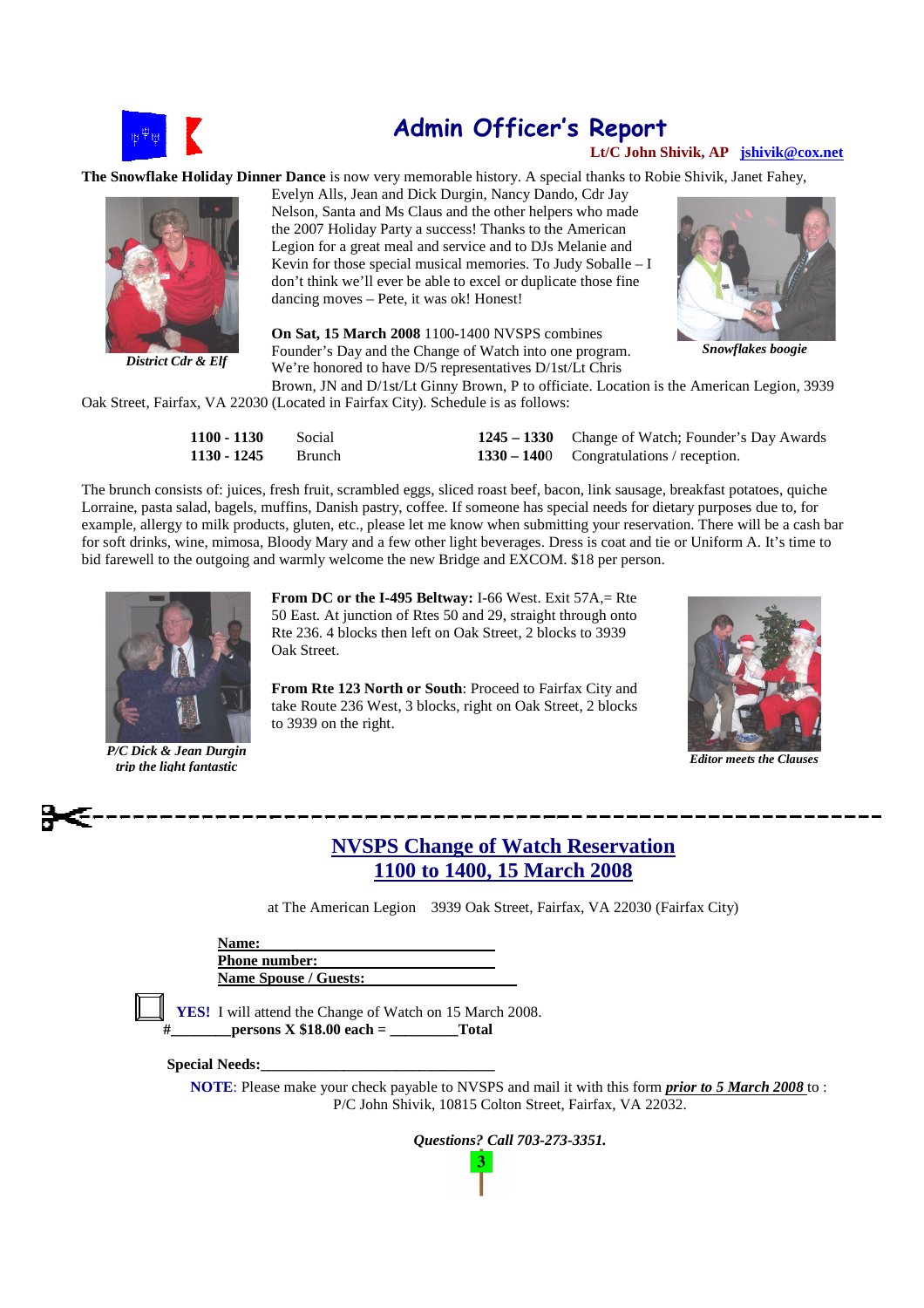

We completed the 2007 USPS Junior Navigation (JN) Course presented by NVSPS. Eleven members completed the JN Sight Folders, and ten went on to successfully complete the JN Exam. Twelve members did not complete this 20-week "summer and fall" course for various reasons, such as, boating, work, boating, weddings, boating, funerals, boating, etc., you get the idea. The following members successfully completed the JN Course and are entitled to the grade as indicated below:

| Paul Baartz, JN   | Rick Baker, JN   |
|-------------------|------------------|
| Jim Broder, JN    | Bob Cox, JN      |
| JJ FitzGerald, JN | Shawn Gregor, JN |
| Larry Paulson, JN | Rich Unis, JN    |
| Eric White, JN    | Fred Zugay, JN   |

Many, many thanks to District JN Chair Bob Stammerjohn, SN, for all of his help, mentoring, observations, suggestions, and grading to help us complete the course!

#### **What's in your boating education future? Check out these seminars!**

**SKIPPER SAVER PROGRAM** (1 session, Wednesday, at Monthly All Hands' Meeting – Open to Public) As a Valentine's Day gift to each other, take the first step in learning to save the skipper and yourself! Learn procedures for the whole family to use in an emergency. Earn a Skipper Saver certificate and patch with completion of an on-the-water segment. Refreshments provided at meeting. ♥♥Happy Valentine's Day: Free!♥ 13 Feb 2008 1900 – 2100 **Location:** BoatUS HQ, Training Conference Room, 880 South Pickett Street, Alexandria VA 22304

**Registration:** None

#### **ON-BOARD WEATHER FORECASTING**

**SEMINAR** (1 session, Thursday 13Mar08) Learn to forecast the weather from your boat! New Seminar for 2007! Cost is \$45. 13 March 2008, 1900 - 2130 **Location:** TBD, Fairfax **Instructor:** Lt/C John Shivik, AP **Register by:** 3 February 2008 so we can order books! Contact: SEO Rick Baker at rickbaker2006@verizon.net

#### **SAIL TRIM AND RIG TUNING SEMINAR**

(1 session, Monday, 14 Apr, 2008) This seminar shows in clear and simple terms how to use and adjust sails for optimum performance under a wide range of conditions. The seminar comes with prepared "Student Notes" and with a waterproof USPS Captain's Quick Guide written by North Sails. This is a new Seminar for 2008! Cost is \$35 Starts 14 April 2008 1900 - 2130

**Location:** TBD, Fairfax **Instructor:** TBD **Register by:** 1 March 2008 so we can order books! Contact: SEO Rick Baker at rickbaker2006@verizon.net

Please remember, family members and significant others may share materials for a discount, and at least 10 in-class participating registrants are required to make a course or a seminar a GO!

**ADVANCED PILOTING (AP)** (12 sessions, Tuesdays) Learn modern navigation and piloting techniques suitable for coastal and offshore navigation, using charts and electronic navigation equipment. \$95; family members and significant others may share books for a discount. **Prerequisite:** USPS Piloting Course **Starts** 26Feb08 @1900 Ends:13May08 **Location:** GMU Offices, 4031 University Dr, Fairfax, VA 22030 [THIS IS A CHANGE!] **Instructor**: Bob Cox, JN

**Register by:** 15Jan08 so we can order books! At least 10 in-class participants are required to make this course a go. Contact: rickbaker2006@verizon.net



*Two more happy snowflakes* 

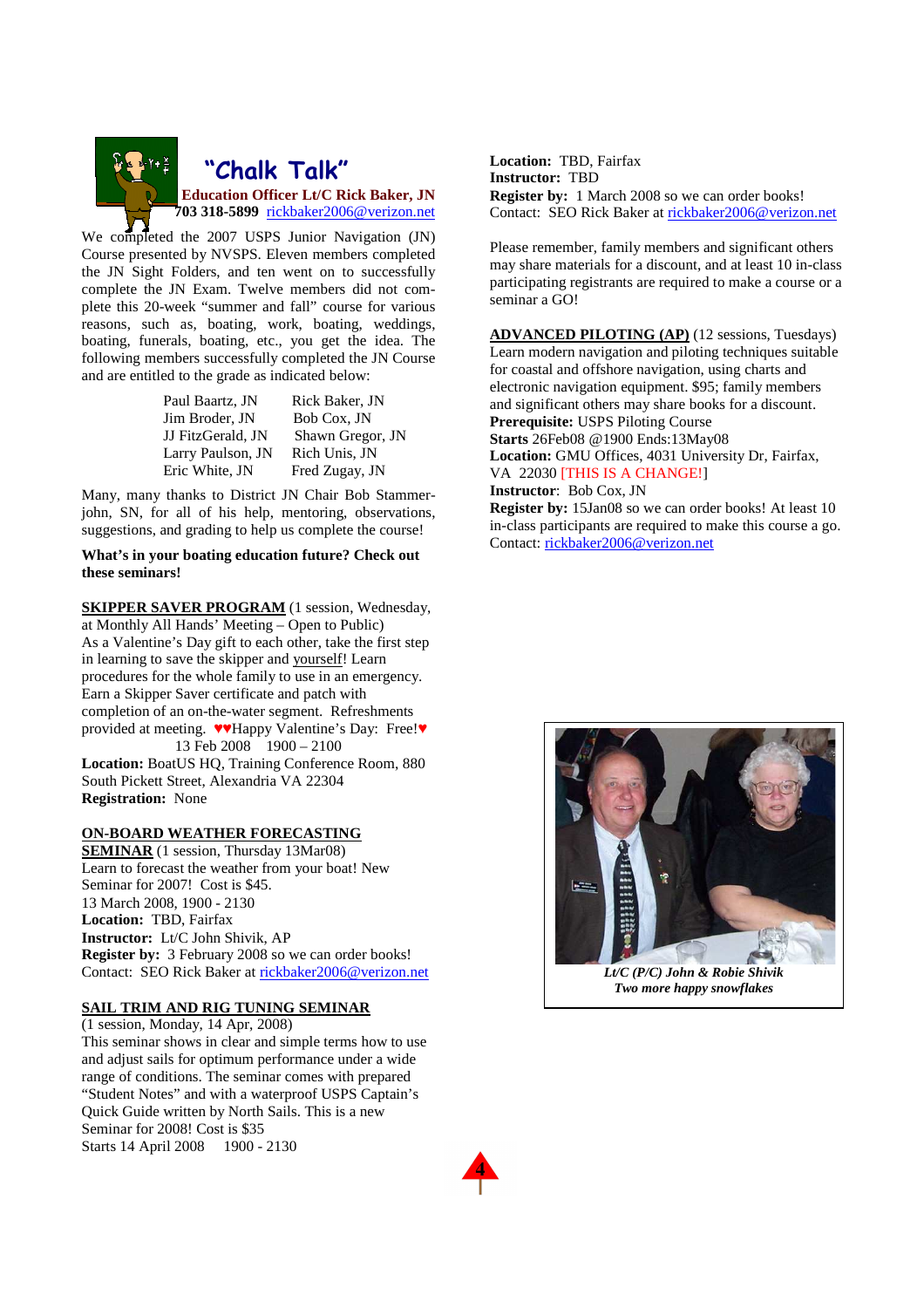



A bit of World War II has lain at the bottom of the Potomac for nearly 60 years. About a mile west of Piney Point MD under 91 feet of cold dark water rests the German submarine *Schwarzer Pantner* (Black Panther), U-1105.

She was built at the Nordseewerke Shipyard, Emden, Germany, and was launched on 20Apr1944 to begin a brief but dramatic wartime career. Commissioned in the Kriegsmarine on 03Jun1944, the U-1105 was one of fewer than ten subs outfitted with an experimental synthetic rubber skin designed to counter allied sonar. In spite of problems with this coating coming off while underway, by all accounts its acoustic masking worked quite well.

Black Panther's first mission was to patrol the allied convoy routes in the vicinity of Black Rock, Ireland. On 26Apr1945, she detected three British destroyers that were part of the 2nd Division of the 21st Escort Group. At a range of a little more than 6500 ft the Black Panther fired two acoustic torpedoes and then dove to 330 ft to escape a counterattack. The first torpedo struck after 50 seconds, followed immediately by the other. A 13000 ton frigate, HMS Redmill, was disabled and 32 men lost.

Allied reinforcements soon arrived and joined in the search. The sub was unable to maintain her 330-foot depth and sank ever deeper, touching bottom at 570 ft (600 ft was the maximum depth for U-boats). For the next 31 hrs, the allied squadron conducted a continuous attack, dropping at least 299 depth charges, but without effect. On 28Apr1945 the destroyers departed and the Black Panther escaped. This would be her only wartime success.

On 04May1945, U-1105 received her last order from Grossadmiral (Admiral of the Fleet) Karl Donitz: the war was over. Black Panther was ordered to surface and follow a course to the allied base at Loch Eriboll northern Scotland. Ironically she surrendered to the 21st Escort Group, the same one she'd attacked just a few weeks earlier. Black Panther sailed under armed frigate and air escort along with other surrendered U-boats, to Lishally, Northern Ireland, where she was turned over to the United States for study of its unique synthetic rubber skin.

In 1946 the U-boat arrived in Portsmouth NH. The Naval Research Laboratory in Washington and Massachusetts Institute of Technology's Acoustic Laboratory in Cambridge, MA conducted research on its unique rubber-tiled skin. After this was completed, Black Panther was used for demolition testing in the Chesapeake off Point No Point, where she was temporarily sunk. In midsummer, 1949 the sub was raised, floated by pontoons, and towed into the Potomac to an anchorage off Piney Point.

On 19Sep1949 teams from the Explosive Ordnance Disposal Team at the Naval Powder Factory at Indian Head MD placed demolition charges below her waterline. U-1105 went down one last time in more than 91 ft of water, landing upright. Its conning tower is 68 ft below the surface. No evidence was left to mark the wreck, so for the next 36 yrs the submarine would be all but lost to history. Yet the legend of a German submarine at the bottom of the Chesapeake would survive.

On 29Jun1985, the wreck was rediscovered by a team of sport divers led by Uwe Lovas of Virginia with financial Support by the Department of Defense Legacy Resource Management Program. Under a cooperative agreement



between the Navy and the State of Maryland, the wreck was designated as Maryland's first historic shipwreck preserve in November, 1994.

So the next time you are headed up the Potomac, keep an eye peeled for an unassuming blue and white buoy just off Piney Point (south of Ragged Point). As you pass L 38° 08" 10' N, Lo 076° 33" 10' W, think of the Black Panther that lies quietly just 68 feet below you.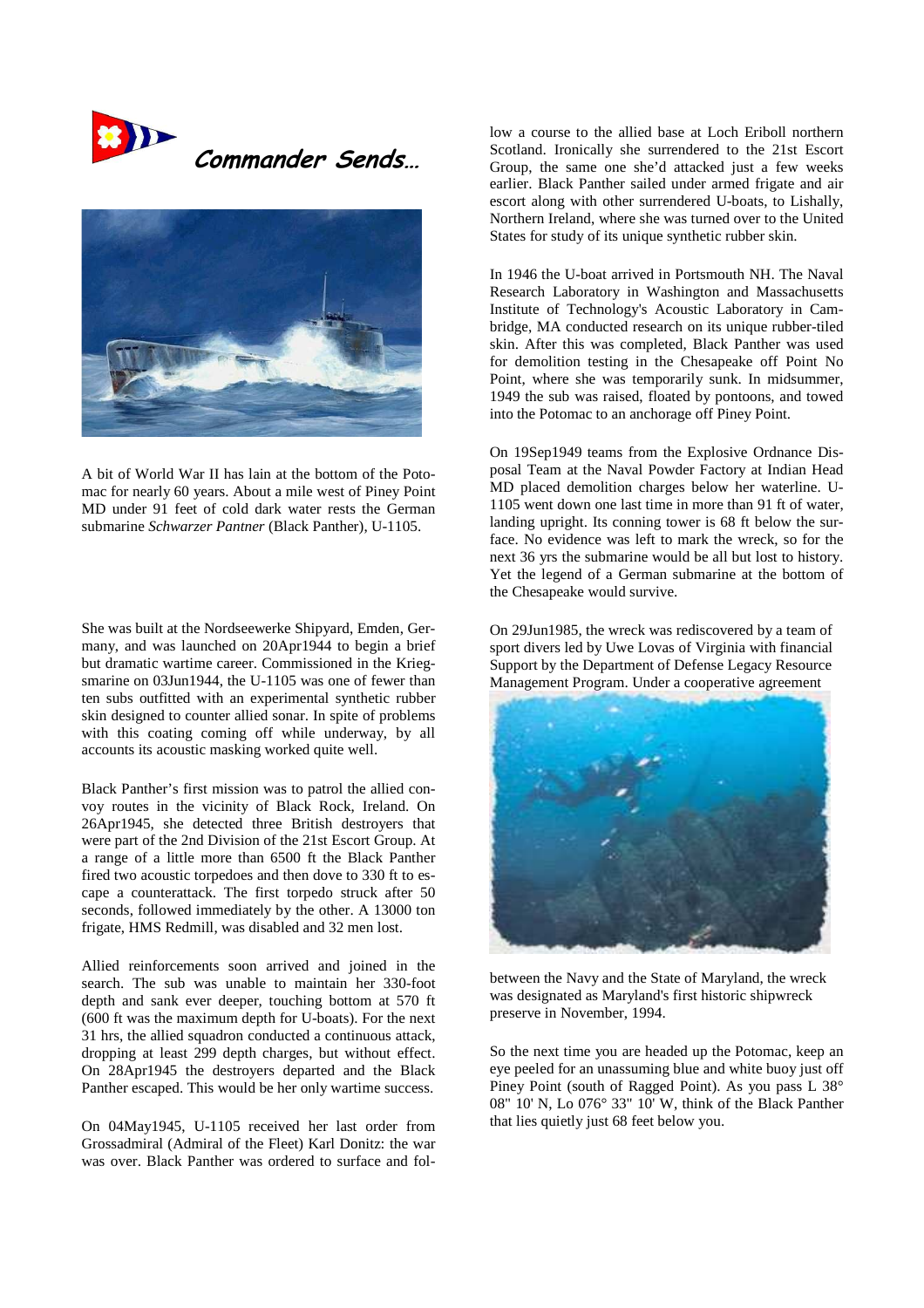**Cdr G. Jay Nelson, AP gjaynelson@aol.com**

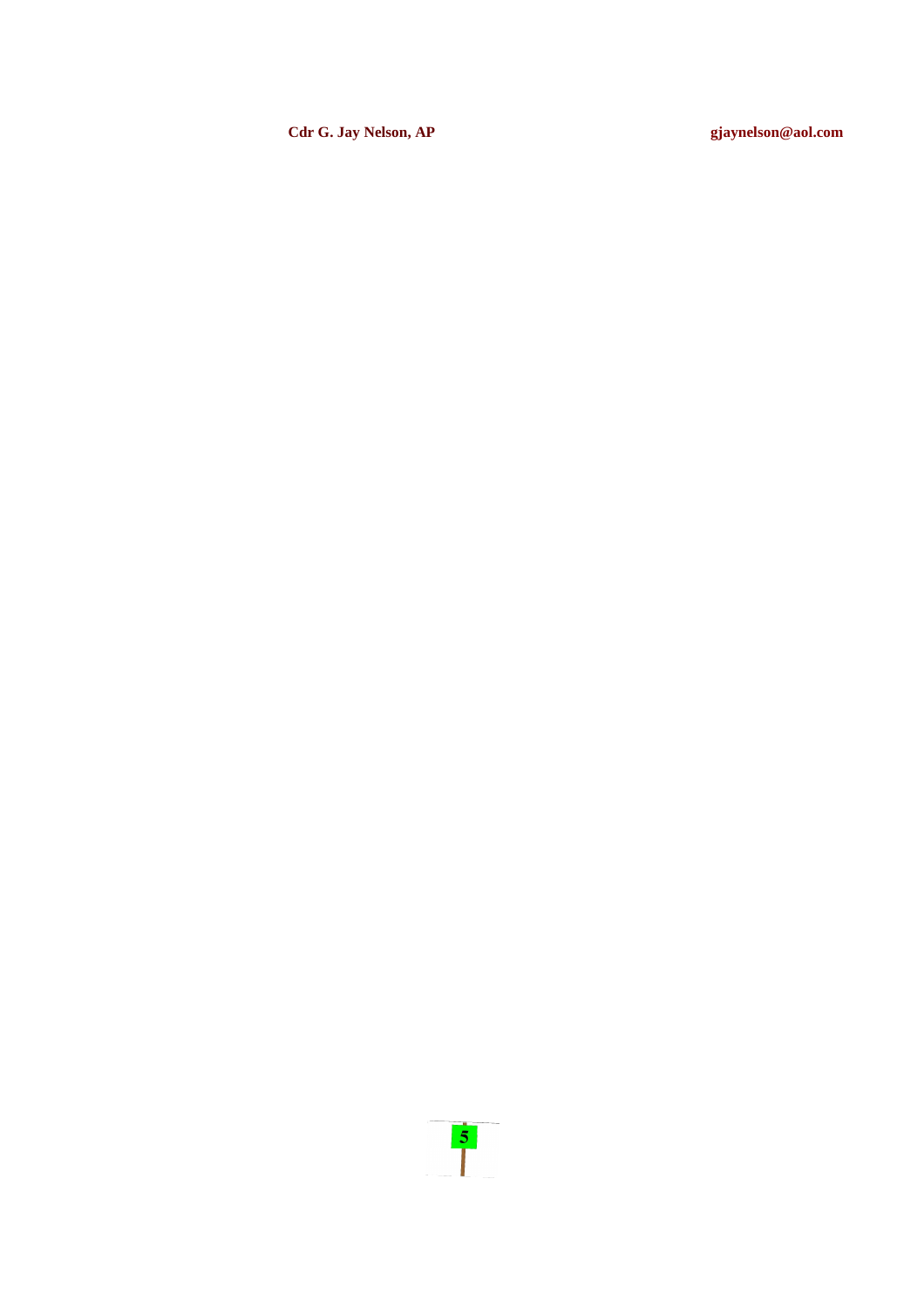### **Fresh Cookies, Jelly Beans and a Heck of a Lot of FUN on the ICW**

**By Clara and Bill Blanding Sea Waltz, KK42** 

#### **Trip Statistics & Itinerary**

14 days and 13 nights, 1076 miles, 146 engine hours, 340 gallons of diesel, 1 quart of oil, 2 Racor filter changes, 6 marinas/docks, 6 anchorages, 2 Atlantic runs (1 overnight ) and most irritating of all…one tense Bill. Let me explain the "tense" part and highlight an observation up front. Since this was our first trip on the ICW, I had researched and digested everything I could about the ICW and other cruisers' experiences. I especially made mental and written notes concerning all the warnings of groundings, buoy placement, shoaling, channel depths, and taking to heart warnings from other cruisers concerning "skinny water" and rocks in very narrow channels, etc. Can you see it coming? I painted a very grim picture of what to expect. I'm



surprised the crew didn't keel haul or hang me from the yardarm every time I popped into the pilothouse to issue another warning about some upcoming danger I had read about or to make "noise" about staying in the channel, or to keep a wary eye on the depth sounder. Eventually I realized how "stupid" this was---there are many cruisers using the ICW every day and they successfully negotiate all the hazards and pitfalls (well, except for the poor sport fisher in this picture)! Bottom line…we never bumped or grounded during the trip. OK, a lot of that credit goes to Robin and Jim and their quietly uttered suggestions to "stay in the center of the channel", followed by strongly worded warnings that "4 feet from shore was NOT the center of the channel", until the warnings were replaced with "MOVE OVER NOW"! We'll not bore you with the mundane activities, but highlight some of the items and observations we think were most interesting (not in any order).

Our nightly stopping points, daily mileages, and marina or anchorage GPS coordinates:

| <b>Start</b> | Stuart, FL                  |           | <b>AA Marina</b>                                          |  |
|--------------|-----------------------------|-----------|-----------------------------------------------------------|--|
| Day 1        | Melbourne, FL               | 65 miles  | <b>Melbourne Harbor Marina</b>                            |  |
| Day 2        | Daytona Beach, FL           | 87 miles  | Daytona Marina and Boat Yard                              |  |
| Day 3        | Pine Island, FL             | 66 miles  | Anchorage 30° 03.156' N 81° 21.795' W                     |  |
| Day 4/5      | <b>St Johns River Inlet</b> | 33 miles  |                                                           |  |
| Day 4/5      | <b>Charleston, SC</b>       | 197 miles | (Offshore underway overnight)                             |  |
| Day 5        | Minim Creek, SC             | 43 miles  | Anchorage 33° 11.408' N 79° 16.363' W                     |  |
| Day 6        | <b>Myrtle Beach, SC</b>     | 61 miles  | <b>Barefoot Landing Marina</b>                            |  |
| Day 7        | Wrightsville Beach,<br>NC   | 71 miles  | Anchorage 34° 12.368' N 77° 48.027' W                     |  |
| Day 8        | <b>Morehead City, NC</b>    | 82 miles  | <b>Sanitary Restaurant Dock</b>                           |  |
| Day 9        | <b>Pungo River, NC</b>      | 77 miles  | Anchorage 35° 33.533′ N 76° 28.239′ W                     |  |
| Day 10       | Coinjock, NC                | 78 miles  | <b>Midway Marina</b>                                      |  |
| Day 11       | Portsmouth, VA              | 49 miles  | <b>Tidewater Yacht Agency Marina</b><br>(maintenance day) |  |
| Day 12       | <b>Hampton Roads, VA</b>    | 21 miles  | Anchorage 37° 01.693' N 76° 20.273' W<br>(weather delay)  |  |
| Day 13       | Cockrell Creek, VA          | 69 miles  | Anchorage 37° 50.427′ N 76° 16.448′ W                     |  |
| Day 14       | Friendship, MD              | 77 miles  | <b>Herrington Harbor South Marina (Home</b><br>Port)      |  |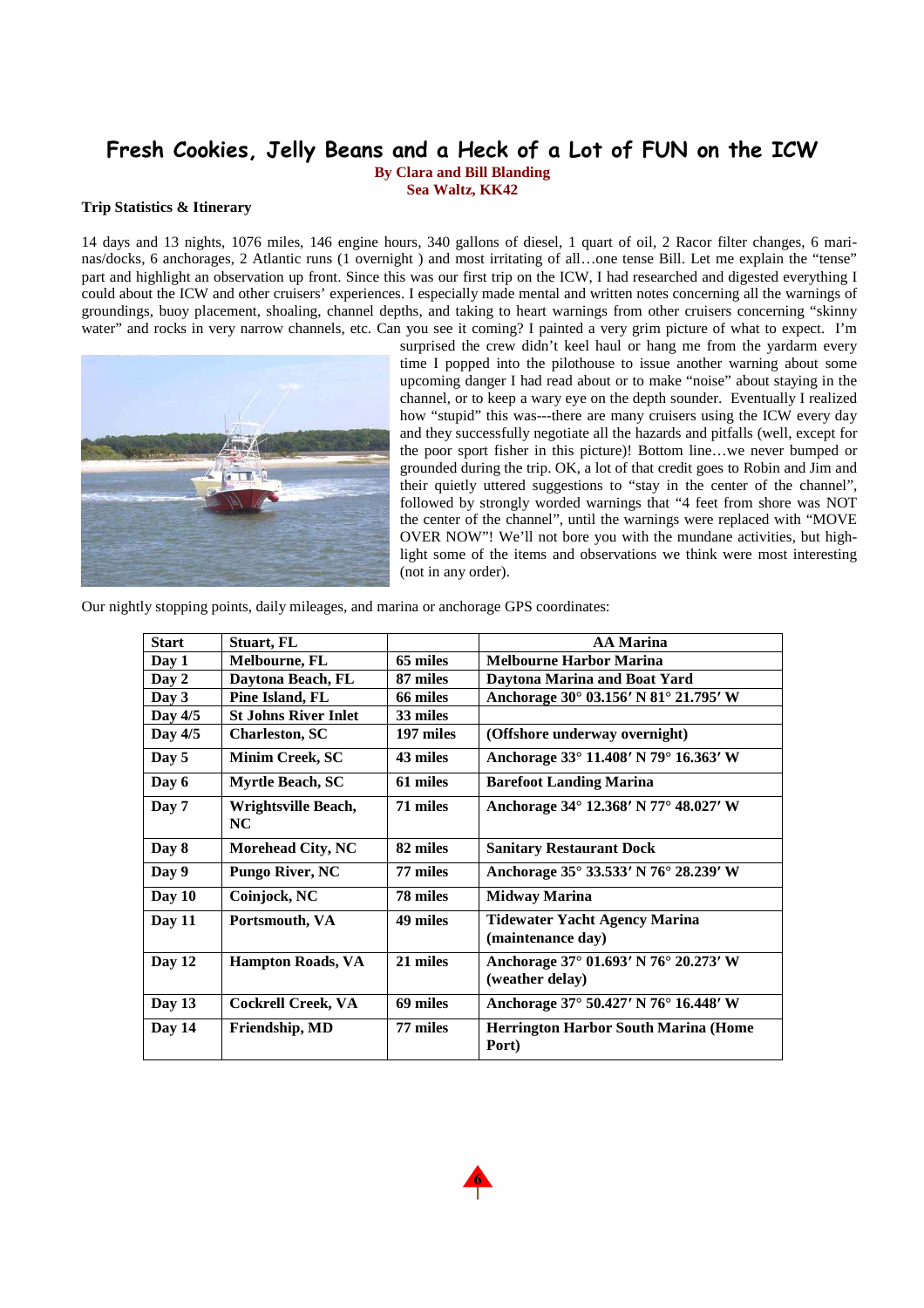#### **Anchoring**

Ah! Pine Island FL, our first anchorage of the trip. What a relief getting away from the docks with the anticipation of lounging on the aft deck with a cool breeze while sipping tasty drinks after a long day of running. As Clara eased the boat towards the anchorage, we flipped on the windlass switch and Jim and I went out to the foredeck to ready the anchor. We were casually chatting up a storm as Clara made the final maneuvers to position Sea Waltz. We got the "high sign" to drop the hook and I leaned over and removed the snubber line, let out some chain to release some tension, opened the foot switch cover and engaged the windlass . . . then time seemed to stop. The windlass operated for no more than 3 seconds, then nothing. I stepped on the foot switch repeatedly (convinced that I must not have fully engaged the switch). Still nothing. Jim comes over and gets the same results. We walk back to the pilothouse to check the breaker switch. Yep, seems to be ok. We go back and try the foot switch again. Nothing! Almost on queue Jim and I both turn towards the pilothouse with hands up in the air, heads cocked, and shoulders shrugged, and pronounce, "It isn't working". Imagine the intense technical training and experience it took to arrive at that conclusion! By now, Clara and Robin had had enough of us "playing around" and just want the anchor down, so down it went under "manual power". Of course that means we'll have to fix the windlass or we will become the human-powered windlass for the rest of the trip.

Over the course of the trip, we did troubleshoot it and determined it was more than likely the windlass motor brushes causing the problem. But we decided to wait until we got back home to fix it. After all, pulling up an all chain rode and a 45 lb MAX anchor couldn't be that hard, right? Wrong, we should have fixed it or had it fixed right away! That became apparent when we weighed anchor in Minim Creek. I'll let the picture Robin snapped (Jim and I had our hands full) tell that story. Yep, that's a crab pot with our chain wrapped around it and a log wrapped around the chain. It was hell getting off, but we did it without harm to boat or crew. We did have to do an "overboard drill" though, to rescue the boat hook after it was snatched out of my hands by the falling mess as I unwrapped the last chain loop.



The most precious and animated anchoring story happened when we were approaching an anchorage in the Pungo River. Again, Jim and I are just hanging around the foredeck as Clara maneuvered Sea Waltz towards a "perfect spot". Then Jim and I start discussing the pros and cons of several positions and pointing to those different positions, often pointing in different directions at once. Then we both turn to the pilothouse to give Clara incremental fine point adjustments to our position and then returned to our discussions and arm waves. We both turn again to the pilothouse to give Clara more adjustments. Now, you'll have to vividly imagine the next sequence of events. After a few sessions of incremental adjustments, Clara gets this "hard" look on her face, simultaneously with a flat hand raised makes a hard and quick slashing motion across her neck, after



a moment instantly balls her hand into a fist with the index finger extended, and emphatically drops the hand pointing downward. Well, it took about one half second to erase the dumbstruck look from our faces and we both instantly knew what to do - drop that anchor NOW! From that moment on, Clara's hand signal will likely become the international standard for "DROP THE ANCHOR NOW"! Of course, once anchored, the scenery was fantastic and even better than the picture represents! Yes, that is the moon in the sky.

**Next: "Wildlife & Scenery**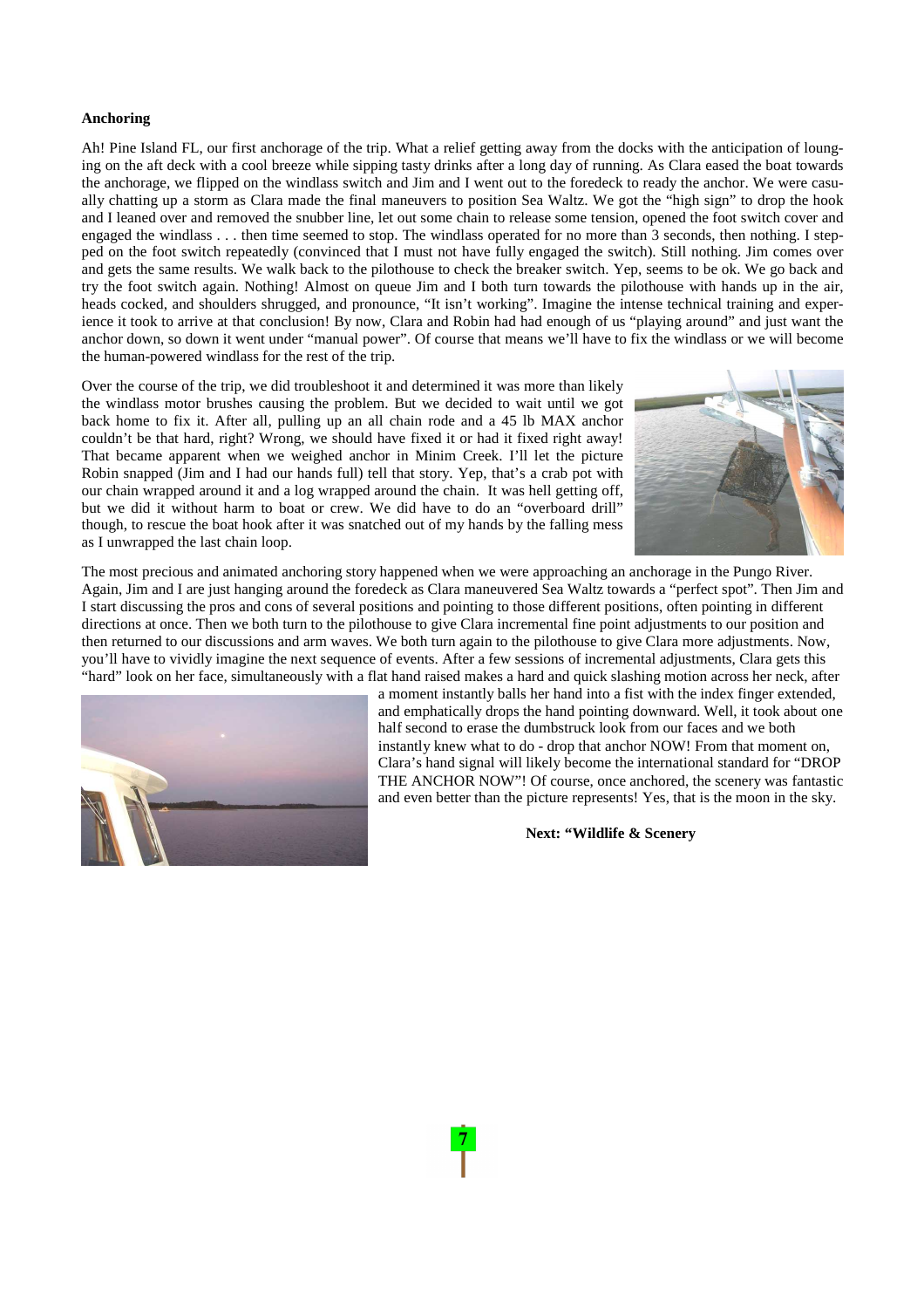## **NVSPS Nominations for 2008**

In accordance with Article 6, Section 6.8 of the By Laws of the Northern Virginia Sail and Power Squadron, the Nominating Committee report is presented herein.

The following members are nominated for the bridge positions indicated:

| George K Degnon, P | Commander                |
|--------------------|--------------------------|
| Ronald H Larson, P | <b>Executive Officer</b> |
| Richard E Unis, JN | <b>Education Officer</b> |
| John G Karjala, P  | Administrative Officer   |
| Steven D Hall, P   | Treasurer                |
| Joel P Bailey, AP  | <b>Asst Treasurer</b>    |
| George Nartsissov  | Secretary                |

The following members are nominated as Members at Large of the Executive Committee:

Gale Alls, SN John A. Shivik, AP Cathleen F. Sheffield, AP **TBD TBD** Note: The immediate Past Commander (G. Jay Nelson, AP) will automatically be a Member at Large as specified in the By Laws.

The following members are nominated for the Rules and Auditing Standing Committees\*:

| Yeuan-Ming Sheu, AP   | <b>Rules Committee 5 Year Term</b> |
|-----------------------|------------------------------------|
| William M Russell, SN | Auditing Committee 3 Year Term     |

\* Note that previously elected incumbents on the Rules and Auditing Standing Committees are to continue, with the exception of the Chair, whose term expires at the end of this Squadron Year, and the incumbent with one year remaining becomes the Chair.

Accordingly, if the above nominees are elected, the Standing Committees will consist of the following:

| <b>Rules Committee:</b>    |                                        |
|----------------------------|----------------------------------------|
| Chairman (1 Year)          | P/C Paula D. Bailey, AP                |
| 2 Years                    | Lt Evelyn Alls, P                      |
| 3 Years                    | Lt Richard J Weinberg                  |
| 4 Years                    | Lt Doug Layne, AP                      |
| 5 Years                    | Lt Yeuan-Ming Sheu, AP                 |
| <b>Auditing Committee:</b> |                                        |
|                            | Chairman (1 Year) Lt Larry W Marcus, P |
| 2 Years                    | Lt Dwight Bues, AP                     |

3 Years P/C Will Russell, SN

As shown above, while the Nominating Committee has been working on the nominations since October, a number of positions have not been filled as of this time. The Committee expects to continue to seek candidates for Assistant Administrative Officer, Assistant Education Officer, and Assistant Secretary. Progress on the remaining positions will be submitted as a supplemental report prior to the election at the annual meeting.

William M Russell, Chair

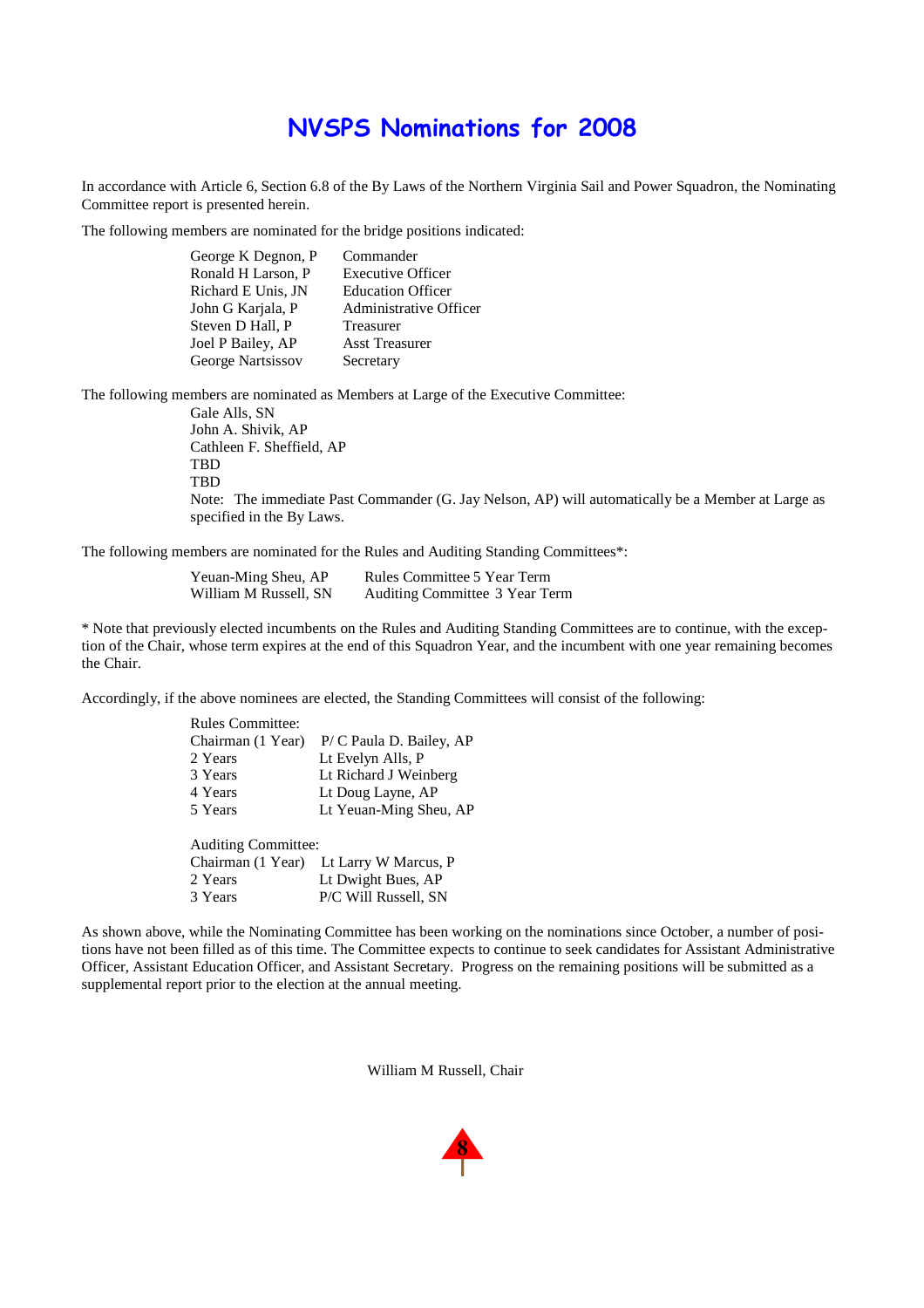| <b>NVSPS Calendar</b>                            |                                                                                                                                                                                                                     |                                                                |  |  |
|--------------------------------------------------|---------------------------------------------------------------------------------------------------------------------------------------------------------------------------------------------------------------------|----------------------------------------------------------------|--|--|
| <b>February 2008</b>                             |                                                                                                                                                                                                                     |                                                                |  |  |
| 13<br>Wednesday<br>1900: Social<br>1930: Meeting | <b>All Hands' Meeting at Boat US</b><br><b>Refreshments: TBD</b><br>Meeting Topic: Skipper Saver Course for Sweethearts                                                                                             | Clara Blanding<br>claralee@comcast.net                         |  |  |
| $15-19$                                          | 47th Annual Washington Boat Show                                                                                                                                                                                    | www.washingtonboatshow.com                                     |  |  |
| Thu - Sun                                        | Washington Convention Center, Washington DC                                                                                                                                                                         | 703-823-7960                                                   |  |  |
| 19-23                                            | <b>USPS Annual Meeting</b>                                                                                                                                                                                          | Details in                                                     |  |  |
| Wed-Sun                                          | Dallas, TX                                                                                                                                                                                                          | the <i>Ensign</i>                                              |  |  |
| 26<br>Tuesdays<br>1900                           | <b>Advanced Piloting Course (AP)</b><br>Location: GMU Offices, 4031 University Dr, Fairfax, VA 22030<br>12 Sessions. \$95.<br>Register by 15 Jan                                                                    | <b>Rick Baker</b><br>rickbaker2006@verizon.net<br>703-318-5899 |  |  |
| 27                                               | <b>Excom Meeting and Planning Meeting</b>                                                                                                                                                                           | Jay Nelson                                                     |  |  |
| Wed 1830                                         | GMU Conference Room, Fairfax                                                                                                                                                                                        | gjaynelson@aol.com                                             |  |  |
| <b>March 2008</b>                                |                                                                                                                                                                                                                     |                                                                |  |  |
| $7 - 9$                                          | 13 <sup>th</sup> Annual National Capital Boat Show                                                                                                                                                                  | 804-425-6556                                                   |  |  |
| Fri - Sun                                        | Dulles Expo Center, Chantilly, VA                                                                                                                                                                                   | www.agievents.com                                              |  |  |
| 12<br>Wednesday<br>1900: Social<br>1930: Meeting | <b>All Hands' Meeting at Boat US</b><br>Annual Membership and Elections meeting, All Members should plan to attend.<br>Refreshments: TBD<br>Meeting Topic: Spring Painting Projects<br>Guest Speaker: Brian S. Kieb | Clara Blanding<br>claralee@comcast.net                         |  |  |
| $\overline{13}$                                  | <b>On-Board Weather Forecasting</b>                                                                                                                                                                                 | <b>Rick Baker</b>                                              |  |  |
| Thursday                                         | Location: TBD, Fairfax. Instructor: Lt/C John Shivik, AP Register by 01 Feb                                                                                                                                         | rickbaker2006@verizon.net                                      |  |  |
| 1900-2130                                        | \$45. One session                                                                                                                                                                                                   | 703-318-5899                                                   |  |  |
| 15                                               | <b>NVSPS Founder's Day and Change of Watch Event</b>                                                                                                                                                                | John Shivik                                                    |  |  |
| Saturday                                         | Location: American Legion, Fairfax                                                                                                                                                                                  | jshivik@cox.net                                                |  |  |
| 26                                               | <b>Excom Meeting</b>                                                                                                                                                                                                | George Degnon                                                  |  |  |
| Wed 1830                                         | GMU Conference Room, Fairfax                                                                                                                                                                                        | george@degnon.org                                              |  |  |
| 27-30                                            | <b>D5 Spring Conference</b>                                                                                                                                                                                         | 1-800-476-9253                                                 |  |  |
| Thu - Sun                                        | Princess Royale, Ocean City MD                                                                                                                                                                                      | Reservation code: USPS, D/5                                    |  |  |

**WEAR YOUR NVSPS NAME TAG TO ALL EVENTS AND CLASSROOM SESSIONS**